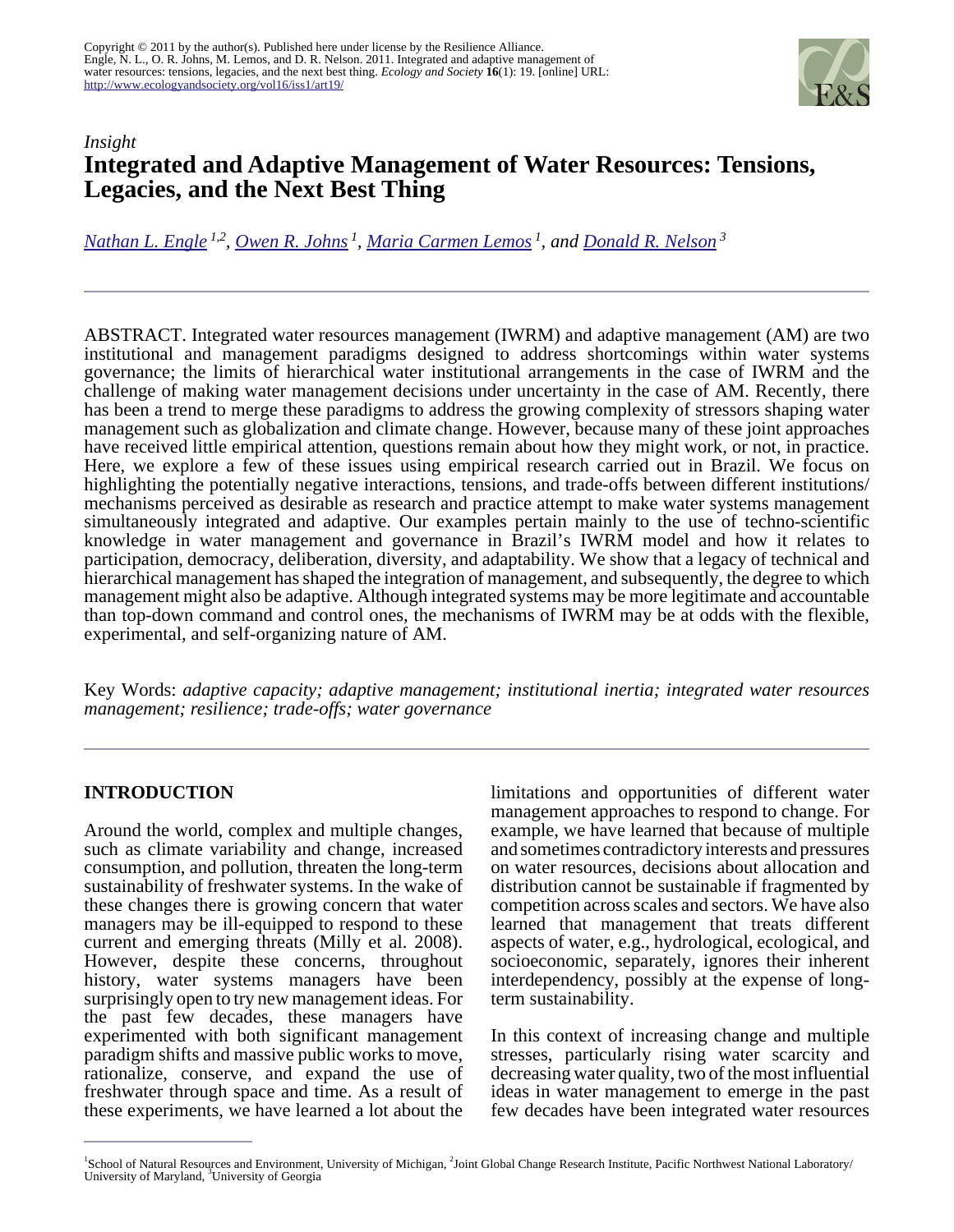management (IWRM) and adaptive management (AM). IWRM, whose formal foundations can be traced to the 1977 United Nations Water Conference (Biswas 2004), is geared toward decentralizing institutions around major river basins, or a particular watershed scale, and joining together various elements of water resources planning, such as groundwater and surface water, water quantity and quality, and socioeconomic, hydrological, and ecological aspects of water management. In doing so, it strives to integrate management across multiple scales while incorporating a multitude of stakeholder interests (Blomquist et al. 2005). AM has its roots in resilience theory (Holling 1978), and is primarily concerned with the management of uncertainty through formalized experimentation and processed-based learning (Lee 1993, Huitema et al. 2009).

For the past few decades, scholarly research has informed both approaches, especially research in the areas of common pool resources management, participatory decentralization, and resilience theory. Drawing from a rich context of theory and practice, together these management approaches combine different institutions and mechanisms that aim to broadly: (1) increase effectiveness through integration across social, ecological, and hydrological systems; (2) add legitimacy and promote public acceptance through stakeholder participation, cooperation, decentralization, and democratic decision making; (3) incorporate technical expertise through inclusion of different forms of knowledge and promotion of social learning; and (4) promote flexibility and adaptability through experimentation and learning in managing water resources.

In practice, IWRM or AM rarely accomplish all four of these goals. In a thorough review article comparing IWRM and AM in the water sector, Medema et al. (2008) argue that because these theoretical frameworks are difficult to translate into practice, they mostly fail to provide successful examples of implementation. Table 1 provides the working definitions of IWRM and AM that we use throughout this article. Although the literature is packed with competing definitions and interpretations of these approaches (Medema et al. 2008), we settle on broad definitions from the IWRM and AM communities that capture the major elements of each.

Whereas originally IWRM and AM addressed different issues arising from increasing complexity

and uncertainty, there is a growing trend to combine integrated and adaptive approaches into a single framework to accomplish all four of the above outlined goals. Scholars and practitioners have expanded on and recombined many of the basic institutions of IWRM and AM into new forms of management, and although in principle this diversity of options is mostly positive, it can also be confusing. Examples of these blended frameworks can be found in research focusing on adaptive governance and comanagement, which emphasize stakeholder participation and sectoral integration through systematic processes of experimentation, learning, collaboration, and monitoring that attempt to reduce uncertainty (Olsson et al. 2004, Folke et al. 2005, Plummer and Armitage 2007, Nelson et al. 2008, Huitema et al. 2009). They are also common in the resilience literature, which stresses the interdependence of social-ecological systems (SES) and the need to study and govern them in an integrated fashion (Anderies et al. 2004, Cash et al. 2006, Cumming et al. 2006, Folke 2006, Lebel et al. 2006, Walker et al. 2006, Janssen et al. 2007, Plummer and Armitage 2007, Ostrom 2009). Perhaps the most salient empirical example of the combination of these frameworks is the NeWater project (www.newater.info), which underscores the need for adaptive integrated water resources management (AWM) to address the uncertainty associated with increasingly complex and interconnected problems (Pahl-Wostl et al. 2007).

Although scholars have criticized IWRM and AM separately from one another (McLain and Lee 1996, Blomquist and Schlager 2005, Medema et al. 2008), and as broad-stroke panaceas to water management and governance are increasingly shown to fall short of expectations (Meinzen-Dick 2007), the recent phenomenon of melding IWRM and AM frameworks has received less evaluation thus far in research and practice. Theoretically, these hybrid models often make the assumption that desirable institutions/mechanisms such as decentralization of power, stakeholder participation, social learning, integration, etc., either complement or positively interact with each other. However, because many of these joint approaches have received little empirical attention, questions remain about how such institutions/mechanisms work in practice. This is especially true when considering that the degree to which water management institutions have transitioned toward decentralization and participatory governance may have profound implications on the efficacy and capacity to subsequently embrace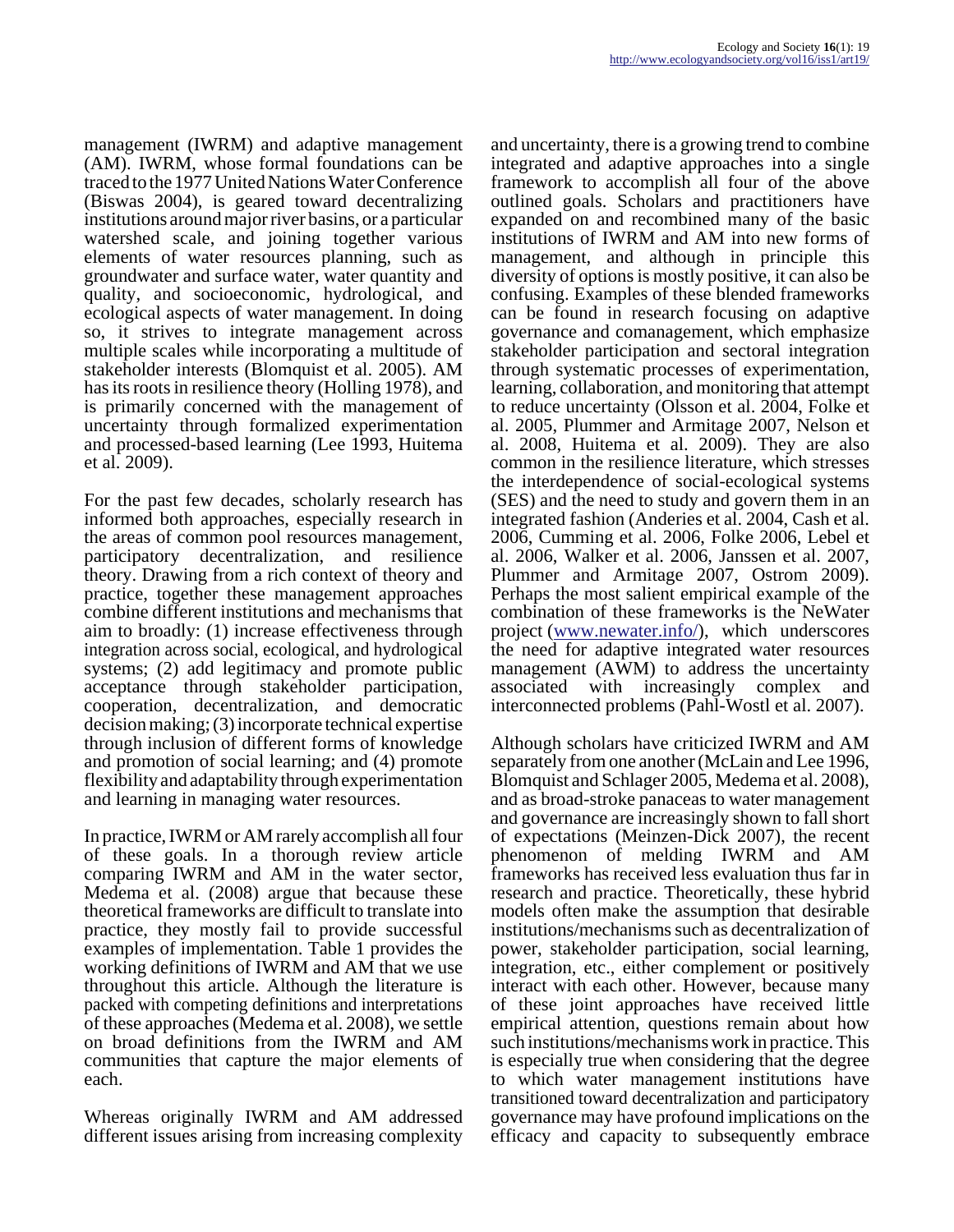**Table 1.** Working definitions of integrated water resources management (IWRM) and adaptive management (AM).

| <b>Working Definitions</b> |                                                                                                                                                                                                                                                                                                                                                                                                                                                                                                                                                                                                                                                                                                                                                                                                                                               |
|----------------------------|-----------------------------------------------------------------------------------------------------------------------------------------------------------------------------------------------------------------------------------------------------------------------------------------------------------------------------------------------------------------------------------------------------------------------------------------------------------------------------------------------------------------------------------------------------------------------------------------------------------------------------------------------------------------------------------------------------------------------------------------------------------------------------------------------------------------------------------------------|
| IWRM                       | "A process which promotes the coordinated development and management of water, land, and related resources,<br>in order to maximize the resultant economic and social welfare in an equitable manner without compromising<br>the sustainability of vital ecosystems." Global Water Partnership, www.gwp.org/en/The-Challenge/What-is-<br><b>IWRM/</b>                                                                                                                                                                                                                                                                                                                                                                                                                                                                                         |
|                            | It is based on the Dublin Principles, stating that: "1) freshwater is a finite and vulnerable resource, essential to<br>sustain life, development and the environment; 2) water development and management should be based on a<br>participatory approach involving users, planners and policy makers at all levels; 3) women play a central part in<br>the provision, management and safeguarding of water; 4) water is a public good and has a social and economic<br>value in all its competing uses; and $\bar{5}$ ) integrated water resources management is based on the equitable and<br>efficient management and sustainable use of water." Global Water Partnership, http://www.gwp.org/en/The-<br>Challenge/What-is-IWRM/Dublin-Rio-Principles/                                                                                     |
| AM                         | "Seeks to aggressively use management intervention as a tool to strategically probe the functioning of [a<br>system]. Interventions are designed to test key hypotheses about the functioning of the [system][it] identifies<br>uncertainties, and then establishes methodologies to test hypotheses concerning those uncertainties. It uses<br>management as a tool not only to change the system, but as a tool to learn about the systemThe achievement<br>of these objectives requires an open management process which seeks to include past, present, and future<br>stakeholders. Adaptive management needs to at least maintain political openness, but usually it needs to create<br>it. Consequently, adaptive management must be a social as well as scientific process"<br>Resilience Alliance, http://www.resalliance.org/600.php |

adaptive processes. In this brief analysis, we explore a few of these questions, using empirical research carried out in Brazil. In particular, we highlight potentially negative interactions, tensions, and trade-offs between different institutions/mechanisms perceived as desirable as research and practice attempt to make systems simultaneously integrated and adaptive. We mainly focus on the use of technoscientific knowledge in water management and governance in Brazil's IWRM model and how it relates to participation, democracy, deliberation, diversity, and adaptability.

#### **FROM DECENTRALIZED AND INTEGRATED TO INTEGRATED AND ADAPTIVE MANAGEMENT**

In the water sector, there has been a global paradigm shift over the past several decades away from traditional command and control to more decentralized and integrated forms of management. More recently, there has been a similar push to adopt more adaptive water management approaches. Each approach seeks to remedy a unique problem: the shortcomings of hierarchical management institutions in the case of decentralization and IWRM, and the challenge of making water management decisions under uncertainty in the case of AM. Only relatively recently has AM become a major player in water resources management. This trend is likely in part because of the increasing rate of complexity in the issues and stressors we face in water management, such as globalization and climate change, and the need to manage these resources in a manner that considers the dynamic nature of SESs. In other words, the shift toward an approach that is at once adaptive and integrated reflects the need for a better way to solve the overlapping structural and procedural problems for which IWRM and AM originally intended to consider, albeit separately. The implementation of decentralized and democratic water governance is assumed to enable a shift toward and the institutionalization of integration, which decision makers have perceived as a more appropriate model for achieving sustainable water management. The proliferation of IWRM experiments around the world has contributed to the institutional arrangements in water resource management that we see today in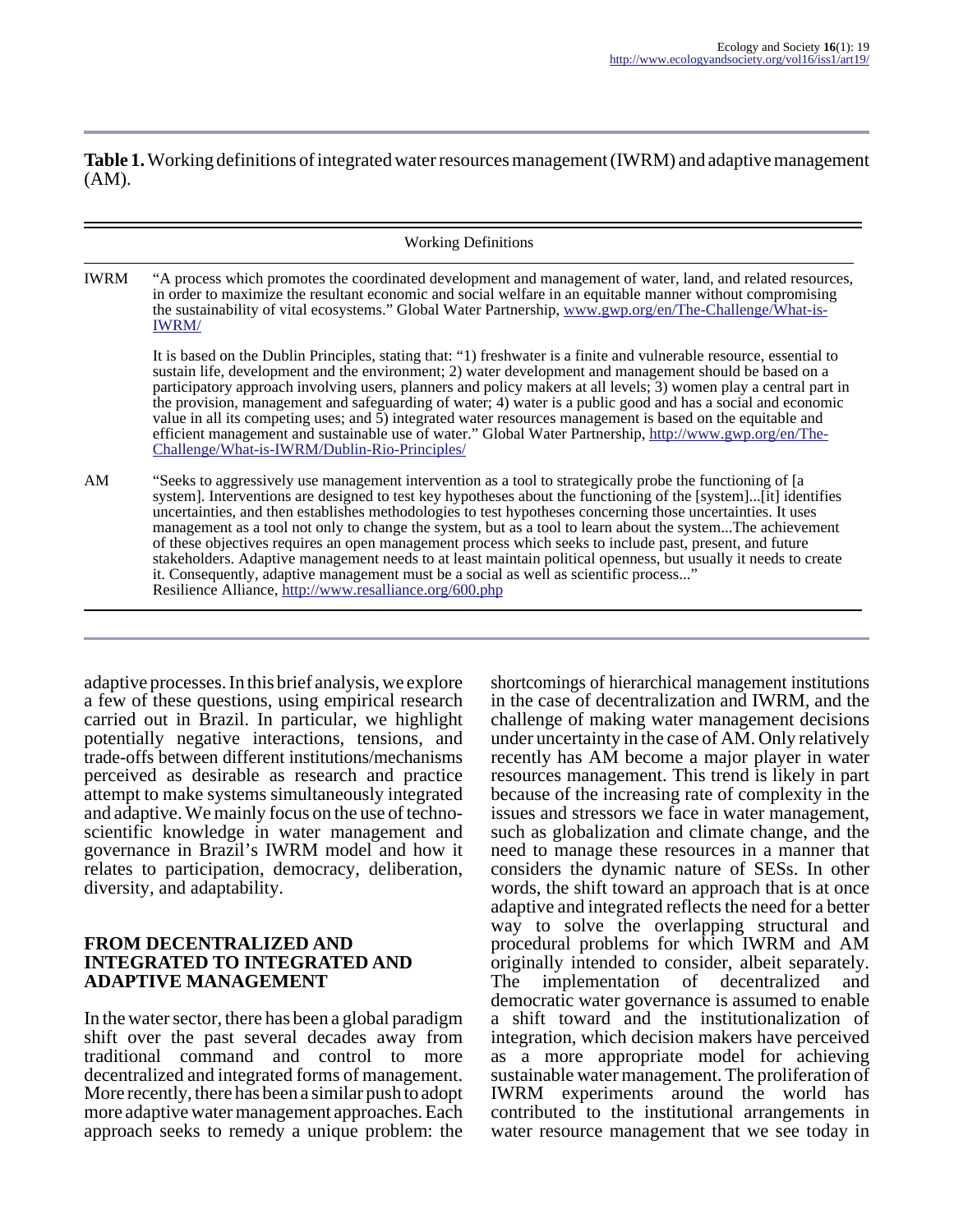numerous examples throughout developed and developing nations (Blomquist et al. 2005).

However, the implementation of IWRM has been neither seamless nor consistently successful in achieving either decentralization or integration (Lemos and Oliveira 2004, Abers et al. 2009, Wester et al. 2003). Most relevant to our arguments in this article, IWRM might have also created conditions that constrain the implementation of AM. As highlighted in the policy and governance literatures, institutions and management tend to be intractable and path dependent once they are in place (North 1990). Such institutional inertia is oftentimes essential for shaping norms and behavior, but the formation of 'rigidity traps' can limit actors within systems affected by these institutions from reorganizing and changing course when more appropriate institutional and management alternatives are proposed (Gunderson and Holling 2002).

In the case of water systems, we argue that there are critical elements of the decentralization and IWRM 'legacy' that need further consideration if the goal is to combine adaptive management institutions with integrated management regimes. For example, although decentralization initiatives have informed IWRM, the extent to which IWRM regimes are actually decentralized has important implications for the types of trade-offs and tensions that decision makers might encounter in practice. As will be discussed in the case of Brazil, IWRM regimes that maintain certain elements of centralized command and control may be more adaptive and flexible at the expense of democratization and participation. To date, research has devoted relatively little attention to these conditions in the adaptive governance and comanagement of water resources literature. Figure 1 presents a simplified summary of how IWRM and AM merge into an adaptive and integrated framework in theory, where the differences among management approaches vary according to their adaptability and their level of institutional and stakeholder integration. While there are likely overlaps between the management approaches depicted in the figure, we list the predominant characteristics most attributable to each approach. We also include command and control in the lower left quadrant to illustrate the transitions that both IWRM and AM represent from this historically dominant management framework. The upper right quadrant represents adaptive and integrated management in which governance of water resources embodies both integrated and

adaptive qualities. However, the convergence of these different management styles may lead to trade-offs and tensions evident in practice. The right side of Figure 1 illustrates some of the possible tensions between adaptive and integrated approaches according to different domains, including socio-political, value-based, temporal, and spatial or boundary. We illustrate some of these tensions in practice in the discussion of Brazil's water management.

Practitioners also tend to overlook the imprint that IWRM has left on water resources management in the rush to deploy the adaptive paradigm. For example, recent professional publications and gatherings have called for broad implementation of AM principles, with less consideration given to the challenges and tensions that this may entail, e.g., the American Water Resources Association's special conference on Adaptive Management of Water Resources in 2009. Furthermore, managers are often quick to showcase old practices, e.g., command and control, IWRM, etc., as new ideas, e.g., AM. In many ways, the water management community treats the IWRM framework as a fad of the past, with AM as a new and exciting approach, the next best thing. However, the implementation of IWRM, and before that command and control institutions, established mechanisms, structures, and processes that may constrain the transition of water management into a new framework that is both integrated and adaptive.

We turn to Brazil's water management to illustrate the potential trade-offs and tensions in transitioning to an integrated and adaptive framework. The diversity of social, political, and economic contexts in Brazil permits a detailed exploration of the ways in which tensions between IWRM and AM become evident through practice. In presenting the Brazilian case, we hope to move beyond academic theorization of a combined adaptive and integrated approach, and begin to explicitly consider how managers might overlay the AM framework onto or combine it with the IWRM framework for more effective and sustainable water management.

#### **LEGACIES AND TENSIONS IN BRAZILIAN WATER MANAGEMENT**

IWRM is fundamentally about governance arrangements. However, although IWRM stresses the interconnectedness of catchments and users,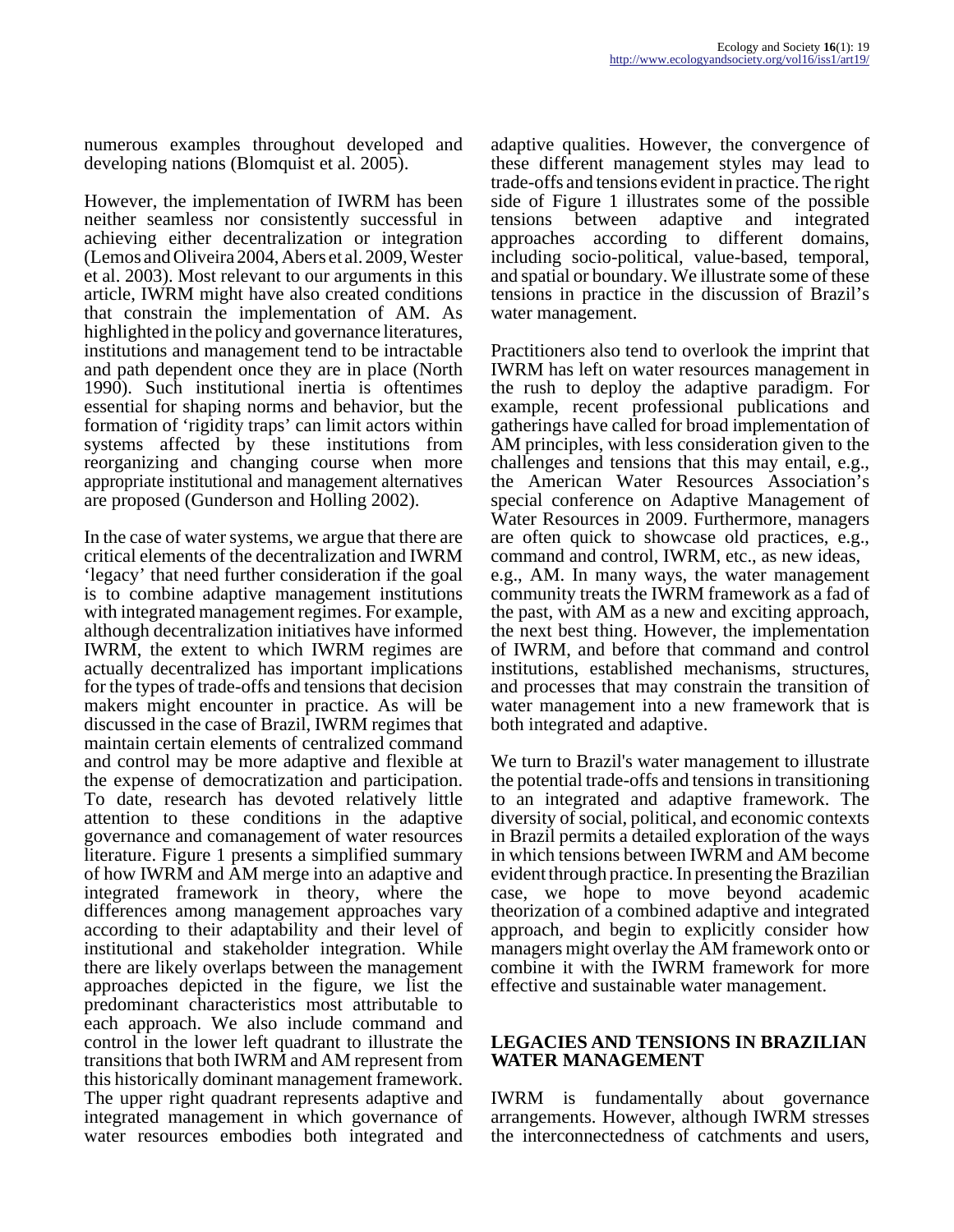**Fig. 1.** A simplified summary of major integrated water resources management (IWRM) and adaptive management (AM) principles, and some potential tensions from merging the two approaches.



there is no universal model for the way in which management institutions are structured and linked. The diversity of implementation models and the maturity of the IWRM system itself have resulted in differential abilities to incorporate AM principles. These differences are evident in Brazil, where a federal initiative has sought to move water resources management toward IWRM, but where state governments have the leeway to interpret and tailor implementation processes.

Historically, water resources governance in Brazil was centralized under the control of the federal and state governments, which subordinated the goals of water management to the interests of politically powerful sectors such as agriculture and hydropower (Abers 2007). By the early 1990s, policy makers and legislators in states such as São

Paulo and Ceará began to promote the importance of water resource sustainability relative to economic development. Increasingly inspired by integrated management models being implemented in other countries, these actors stressed the integrated nature of water resources and the importance of stakeholder participation in management decisions (Formiga-Johnsson et al. 2007). In response to growing civil pressure and the success of these innovative state-level management initiatives, the Brazilian federal government adopted a new water resources management system in 1997. The principles of the new management model included integrating sectoral policies, devolving watershed management to local river basin councils, and ensuring the active participation of the range of stakeholders in each management area. Although federal legislation provided the broad institutional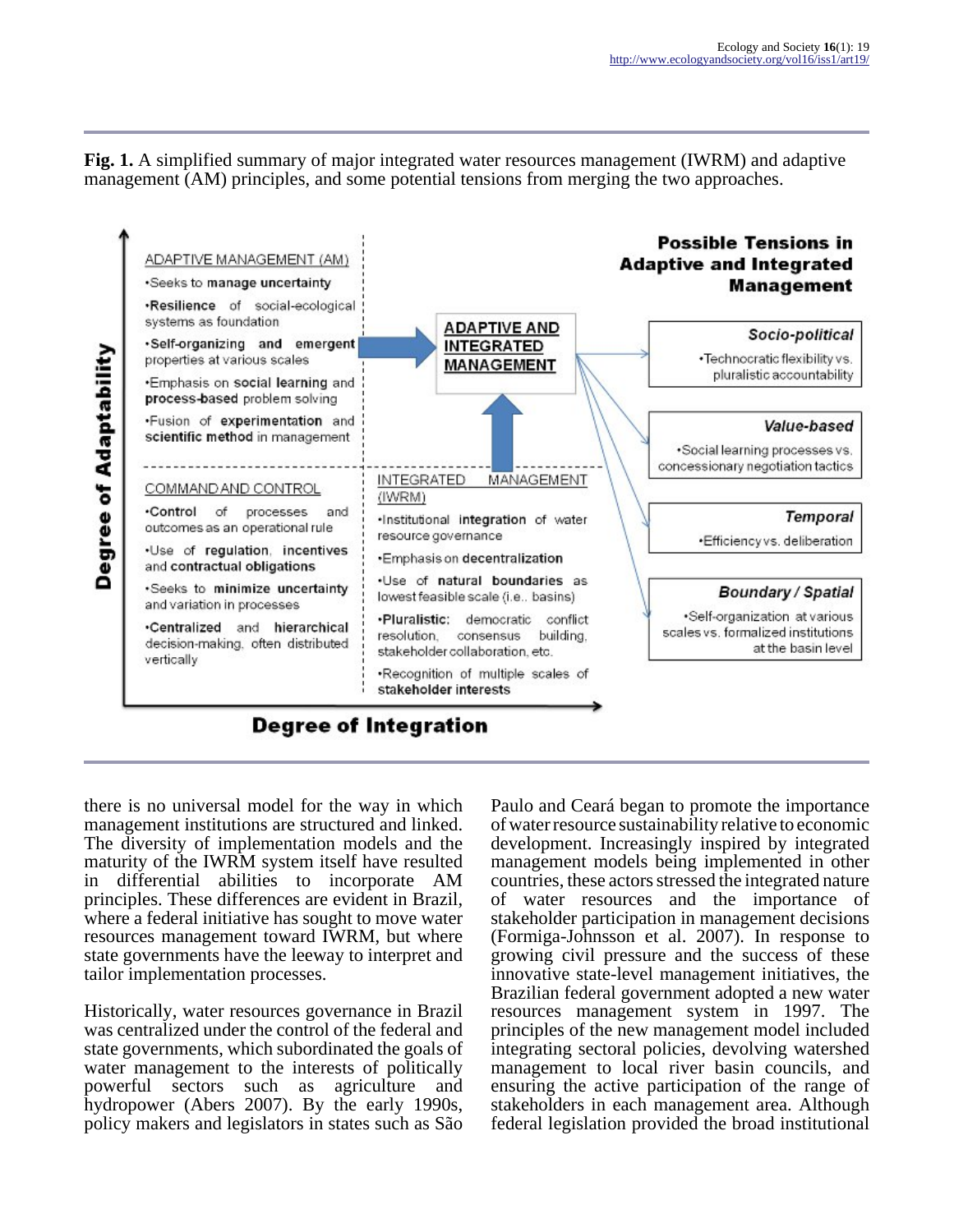guidelines of the new management model, states have been responsible for fleshing out the details of how the legislation is actually implemented.

Since 1997, all states have formulated water laws that meet the federal requirements and which specify the design and implementation of formal institutions and processes. However, despite the overall emphasis on decentralization, many states have interpreted the ideals of civil society participation, inclusion, and deliberation differently. For example, although all management structures must develop triparty (civil society, users, and state representatives) river basin councils, their composition and level of authority in the management hierarchies differ. São Paulo state requires one-third of all council members to be representatives of civil society organizations. These include research organizations, associations of water users, as well as other organizations specializing in water and socioeconomic issues. Also in São Paulo, municipal representatives have a separate allotment of chairs independent of the civil society sector (Brannstrom et al. 2004), while in Paraná state, only one-fifth of the council must represent civil society, which includes municipal representatives. In the state of Ceará, in addition to the formal river basin council, policy makers organized Users' Commissions, which functioned to support allocation decisions (Lemos and Oliveira 2004). Despite their early success however, such commissions were later disbanded or incorporated into the more formal river basin council. These differences between states and river basins have practical implications for the adaptability of management institutions.

In this context of highly diverse management arrangements, opportunities and constraints for AM differ depending on: (1) the level of decentralization in the basin;(2) patterns of knowledge diffusion and use; and (3) how IWRM institutions and mechanisms, e.g., participation, representation, and integration, shape the overall responsiveness and adaptability or adaptive capacity of decision making, especially in times of stress. For example, the dominance of a small number of technocrats or técnicos, i.e., individuals with a technical background acting as agency support, hired consultants, or members of technical chambers to the councils, over decisions in a more centralized system can facilitate flexibility and experimentation, two important aspects of AM. However, the integration of a broader diversity of stakeholders

and different perspectives under more decentralized models enhances legitimacy and brings more locally relevant knowledge to the decision process (mainly important tenets of IWRM), but often at the expense of the flexibility maintained by the smaller, technical team. We turn to recent empirical work in two river basins and two broader studies across a handful of river basins to highlight such potential trade-offs and tensions associated with the various legacies of IWRM implementation and the potential ramifications for adopting a more adaptive style of management.

In the early 1990s, the northeastern state of Ceará implemented IWRM upon the organizing principles of decentralization, integration, and participation of stakeholders. However, as the reform of the state's water sector evolved, it progressively combined attempts to organize democratically structured stakeholder organizations, such as Users' Commissions, with growing centralization of overall management by the state water agency, Cogerh (Company for Water Resources Management, in English; Lemos and Oliveira 2004, Formiga-Johnsson and Kemper 2005, Broad et al. 2007). For a while, river basin councils and users' commissions coexisted with a centralized decision making model in which Cogerh was in charge of budget decisions and allocation of resources, and participatory councils had partial input on decisions about water allocation (Lemos and Oliveira 2004, Lemos 2008). For example, in the Jaguaribe-Banabuiú river basin, although Cogerh organized public meetings where the User's Commission could decide on matters of water allocation, the Commission's choices were significantly constrained by three main factors. First, the reservoir scenarios, usually representing six alternatives of water discharge and recharge, provided by Cogerh's técnicos to inform stakeholders' decisions, assumed zero inflow of rainfall from the next rainy season – a very riskaverse position. Second, the agency specified beforehand in the scenarios a set of priorities for water use, including the transfer of drinking water to supply the capital city of Fortaleza, which is located outside the basin. Hence, stakeholders in the User's Commission and River Basin Council had input only into how to allocate the remaining water. However, if Cogerh considered the participatory bodies choice too risky, it could have their decisions overturned by a higher level state water management commission that superseded the basinlevel commissions and councils (Broad et al. 2007, Lemos 2008). Finally, even if the participatory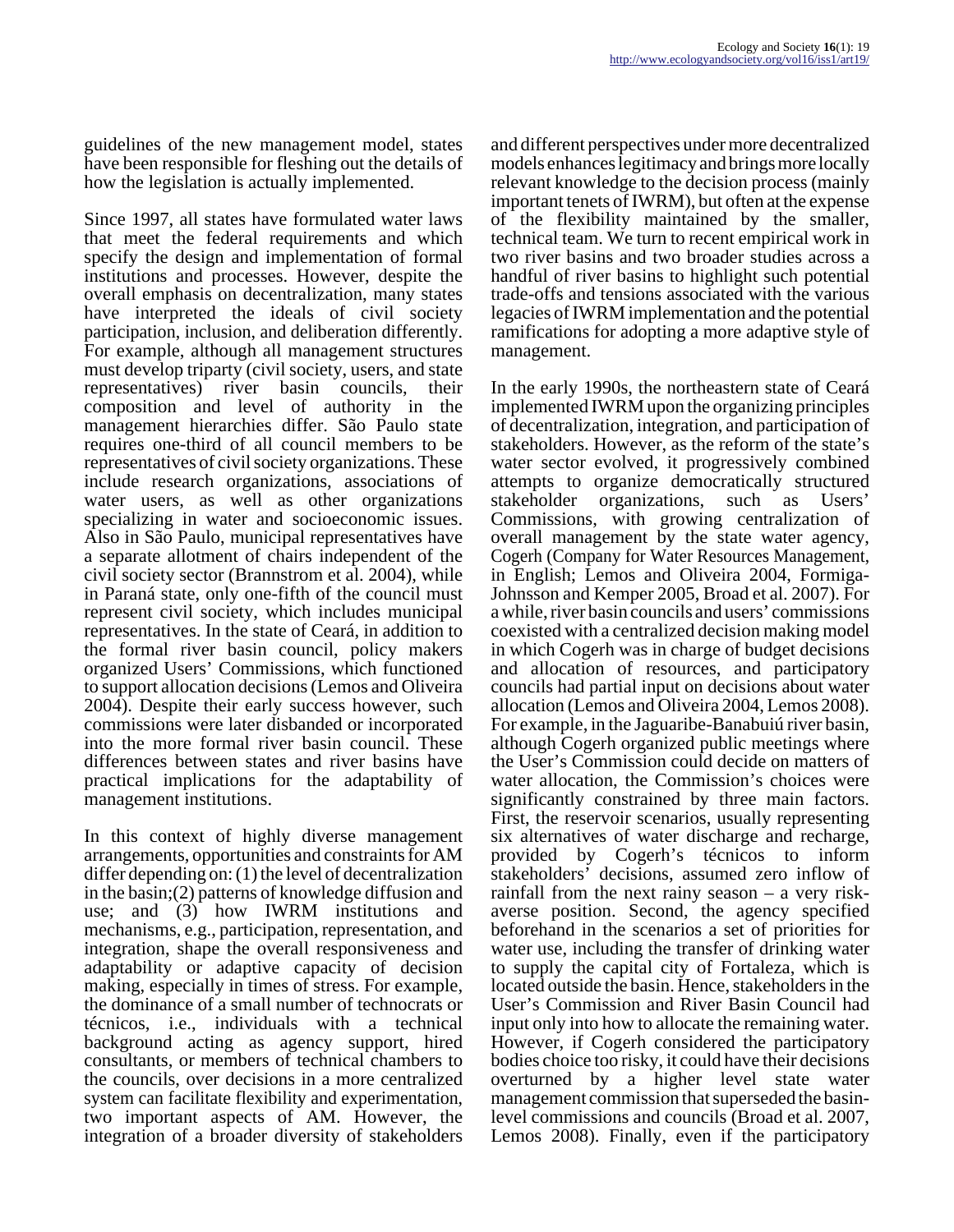bodies' decisions were respected, many stakeholders claimed that because of the way they were constituted, in terms of representation and dominance of certain groups over others, these councils fell short of representing the diversity of interests at the basin level (Ballestero 2004, Taddei 2005, Broad et al. 2007). This includes the interests of less powerful users as well as ecosystem protection and the well-being of future generations as prescribed by adaptive approaches.

In contrast, the centralization of decisions in the hands of the technical agency may facilitate the implementation of experiments as well as afford a level of flexibility that may be incompatible with more decentralized systems. For example, state water managers were able to quickly conceive and implement the experimental Águas do Vale program (or Water of the Valley, in English) in the Jaguaribe basin from 2001-2002, which paid waterintensive agriculture producers not to irrigate during this particularly water-scarce period (Formiga-Johnsson and Kemper 2005). Despite mixed results in terms of compliance, the program increased the number of options available for water governance in the region. In sum, the Ceará case illustrates a few of the trade-offs between flexibility (AM) and participation and democracy (IWRM). Interestingly, when questioned about this potential contradiction, técnicos ponder on the side of conservatism, believing that through their risk-averseness they are representing, first, long-term environmental sustainability, and second, equity by representing the interests of those stakeholders that are not part of the participatory councils (Engle and Lemos 2010).

Another in-depth case study focusing on the implementation of IWRM illustrates a different kind of tension between integration and participation and AM. The Paraíba do Sul River basin is the most developed and economically significant in Brazil because it crosses the three wealthiest and most populous states in the country, São Paulo, Rio de Janeiro, and Minas Gerais. In this case, the implementation of IWRM has led both to significant institutional development and complexity and, potentially, to long-term environmental unsustainability (for a detailed description of the case see, Formiga-Johnsson et al. 2007). On the one hand, the pioneer development of a complex, polycentric management system across scales was fueled by substantial social learning brokered by técnicos who had built a strong social network across the three states through the

years (Kumler and Lemos 2008). In 2004, this network, under the auspices of a river basin council, was able to organize a tristate drought task force that was critical in informing decision making and water allocation through a significant water crisis. Although constituted by the council, the task force functioned virtually independently. The success of this arrangement suggests that the creation of participatory mechanisms does not necessarily imply lack of flexibility, especially when they are willing to delegate decision making to other bodies that can act more nimbly in the face of crisis. Yet, on the other hand it also suggests how difficult it may be to make many of the most important and time-sensitive decisions in the context of broad stakeholder participation. The early dominance of the council by industrial interests yielded a bulk water charging system that benefits the region's industry, potentially at the expense of the basin's long-term sustainability (Formiga-Johnsson et al. 2007). In this system, although the bulk water price's calculation formula includes a pollution fee, it does so at a rate that is unlikely to pay for the environmental services lost, especially in the longterm. Here, the existence of a river basin council allowed for more powerful and better organized interests to legitimately negotiate a system clearly to their advantage. The result is a process that is better than the old command and control system, but that may fall short of meeting sustainability and overall integrated governance goals (Formiga-Johnsson et al. 2007).

A broader analysis of watershed council members' perceptions across 18 basins presents another example of possible trade-offs and tensions. This study revealed that reported use of techno-scientific knowledge (TSK) correlated negatively with the distribution of power within the councils, that is, councils where members perceived that power was unequally distributed reported higher levels of technical knowledge use (Lemos et al. 2010). Because, in many councils, técnicos often play a prominent role in producing or disseminating much of the TSK that is available, it is not surprising that the majority of members perceive skewed access to knowledge as a critical source of inequality within river basin councils (Abers et al. 2009). This is also consistent with findings from in-depth case study research focusing on river basin councils, which suggests that even in the context of expanding participation and inclusion of the Brazilian water reform, técnicos can hold disproportionate levels of power in councils' decision making processes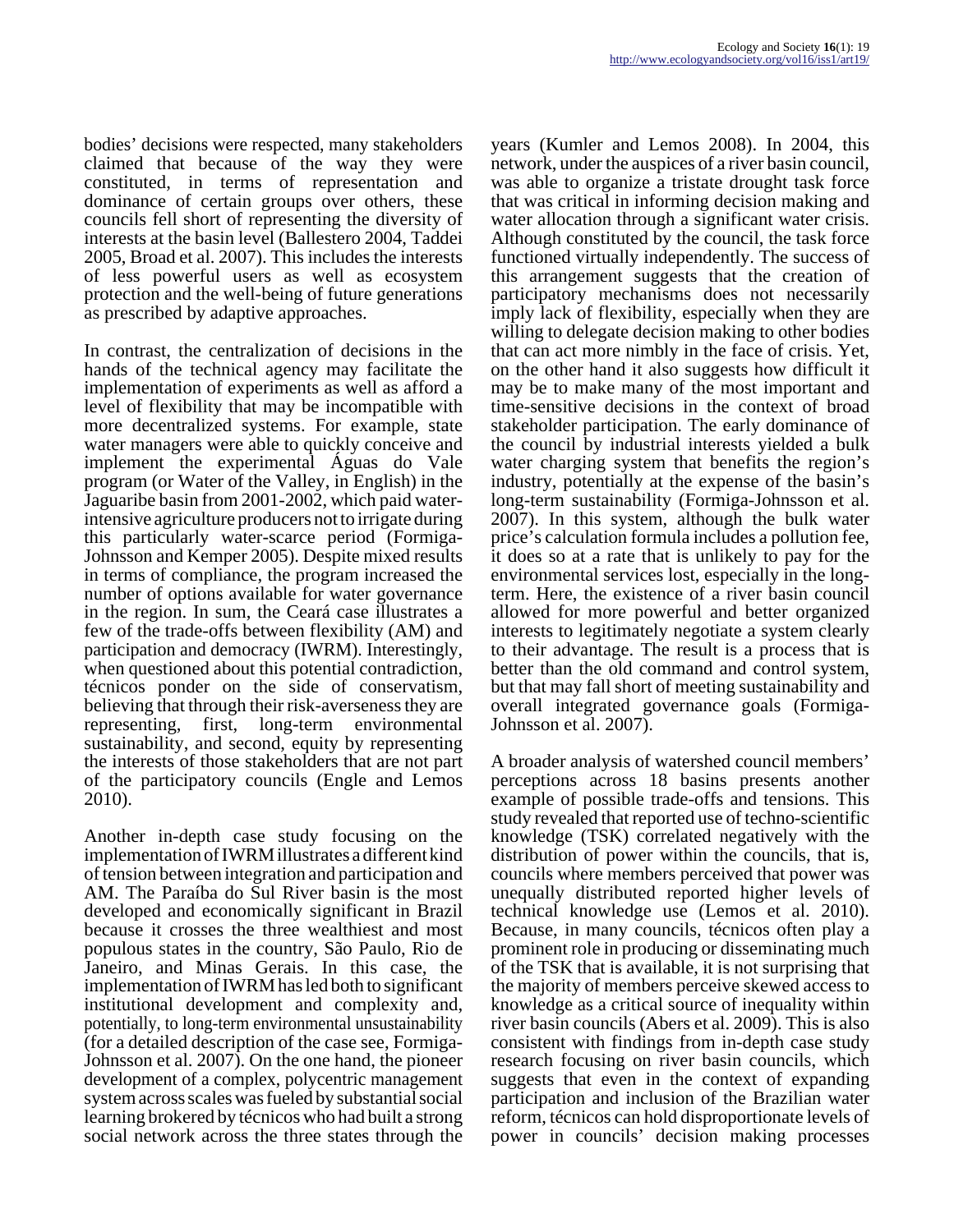(Lemos 2008, Abers et al. 2009). For example, in their investigation of technical knowledge use across these 18 Brazilian river basins, Lemos et al. (2010:10) report that:

*Our observations of council meetings suggest a complex relationship between water users and técnicos. Whereas members sometimes resent técnicos for their tight control of meeting agendas, for the most part, they seek and appreciate expert support. Indeed even if members believe técnicos carry the heavier 'weight' regarding decision-making, they are also appreciated and well regarded as working to improve decision-making. The councils' strong reliance on Technical Chambers and outside experts (as consultants) to support their decision indicates some level of trust in producers of technical knowledge* (Formiga-Johnsson et al. 2007).

These findings suggest that, although the way this relationship works in practice may be compatible with collaboration and trust-building, two characteristics of AM, there may be a trade-off between democratic decision making and technical knowledge use in these councils (IWRM).

Finally, another study comparing the relative adaptive capacity, here defined as the ability to prepare and respond to climate variability and change to minimize impacts, cope with consequences, or take advantage of opportunities, across the same 18 river basin councils sheds further light on these trade-offs (Engle and Lemos 2010). The study covered many of the IWRM and AM principles discussed in this article, e.g., representation, participation, TSK, flexibility, networks, equality of decision making, etc., that are theorized to increase adaptive capacity. It showed that higher levels of implementing these institutional mechanisms were associated with higher adaptive capacity. However, the research also unveiled trade-offs in being able to have high levels of all of these institutional mechanisms across the board in any given river basin. For example, one group of basins had high levels across all of the mechanisms except for one, equality of decision making and information use, suggesting that in practice, certain aspects of water governance might be in conflict with one another. Furthermore, because many of these mechanisms are critical to

the IWRM and AM paradigms, it suggests that simultaneously implementing IWRM and AM may be much more difficult in practice than in theory.

## **CONCLUSION**

The Brazilian experience with water management reform illustrates the potential strain between water management theories expounded in the natural resources discourse and real world practice. Our analysis hopes to illuminate that, although adaptive approaches may indeed be the best way to create management systems that are dynamic and responsive to changing social and environmental pressures, in practice, it is often challenging to reconcile such changes with previous and ongoing management transitions. Water management reform in Brazil provides several examples of successful progressions toward more inclusive and pluralistic governance. However, the push to reorganize management systems has also yielded shortcomings and incomplete transitions. This can be seen in basins where the legacy of technical and hierarchical management has shaped the integration of management, and subsequently, the degree to which these systems might also be adaptive. While integrated systems may be more legitimate and accountable than top-down command and control ones, the mechanisms of IWRM may be at odds with the flexible, experimental, and self-organizing nature of AM. In many ways, systems that exhibit stronger remnants of centralization, e.g., technical bodies, sectoral dominance, etc., seem to be more equipped to make rapid and conjectural decisions in response to surprises than those that have successfully transformed into deliberative, participatory, and pluralistic forums.

This is not to say that IWRM and AM are altogether incompatible, or worse, that command and control is somehow a better system to deal with increasing complexity and uncertainty. The Paraíba do Sul case demonstrates how layered and polycentric institutional relationships that promote sectoral integration can be flexible in times of stress, albeit as a result of temporary delegation of decision making to a small technical body. Still, although we have learned much about the conditions that contribute to robust water management regimes over the past decades, we do not yet fully understand what factors enable systems to be both integrated and adaptive.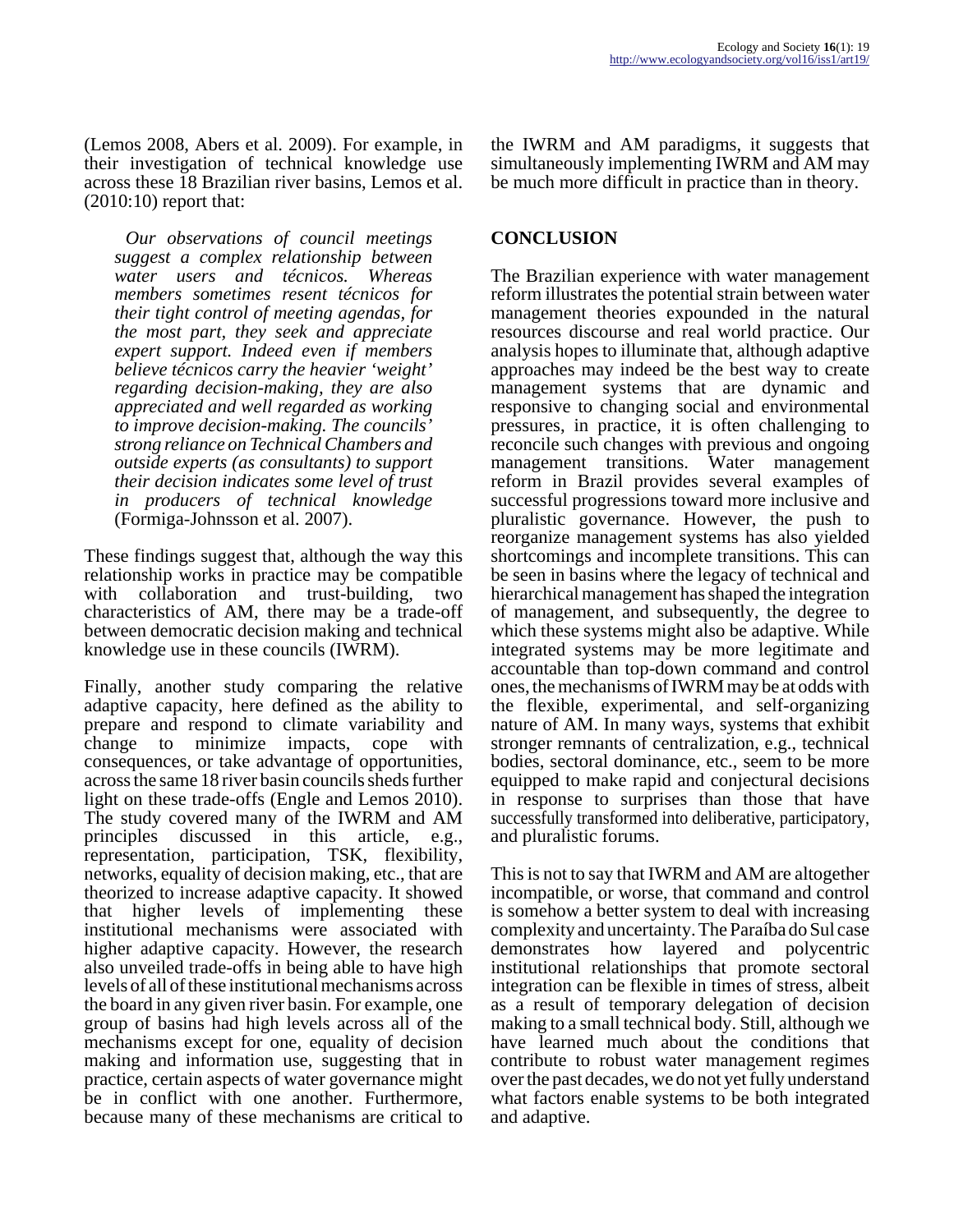In this sense, it is important that scholars and practitioners consider the implications of existing and previous management traditions when calling for more adaptive institutions. More research is needed to investigate the explicit tensions and tradeoffs among existing water management regimes and novel approaches to address emerging complex stressors. A fuller understanding of the legacies of existing approaches will help to guide implementation of more adaptive management institutions and inform practitioners of the factors that can enable or constrain successful transitions. Specifically, more investigation into the practical limitations in applying adaptive management to integrated water<br>management systems could vield greater systems could yield greater understanding of the tensions we have discussed in this analysis, and how they may be reconciled. Empirical evaluation and investigation of the ongoing evolution of hybrid management systems is important to learn more about how to create water management institutions that meet the criteria of being at once efficient, flexible, and legitimate.

*Responses to this article can be read online at: [http://www](http://www.ecologyandsociety.org/vol16/iss1/art19/responses/).ecologyandsociety.org/vol16/iss1/art19/ responses/*

### **Acknowledgments:**

*The authors would like to thank Andrew Bell for his insight on earlier versions of this manuscript, Paul Runci for reviewing the article, and two anonymous reviewers for excellent comments that helped greatly to improve this publication. This article was made available as Open Access with the support of the University of Michigan COPE Fund, http://lib. umich.edu/cope.*

### **LITERATURE CITED**

Abers, R. N. 2007. Organizing for governance: building collaboration in Brazilian river basins. *World Development* 35:1450-1463.

Abers, R. N., R. M. Formiga-Johnsson, B. Frank, M. E. Keck, and M. C. Lemos. 2009. Inclusão, deliberação e controle: três dimensões de democracia nos comitês e consórcios de bacia hidrográfica no Brasil. *Revista Ambiente & Sociedade* XII:115-132.

Anderies, J. M., M. A. Janssen, and E. Ostrom. 2004. A framework to analyze the robustness of socialecological systems from an institutional perspective. *Ecology and Society* 9(1): 18. [online] URL: [http://](http://www.ecologyandsociety.org/vol9/iss1/art18/) [www.ecologyandsociety.org/vol9/iss1/art18/](http://www.ecologyandsociety.org/vol9/iss1/art18/).

Ballestero, A. 2004. *Institutional adaptation and water reform in Ceará.* Thesis. University of Michigan, Ann Arbor, Michigan, USA.

Biswas, A. K. 2004. Integrated water resources management: a reassessment. *Water International* 29(2):248-256.

Blomquist, W., A. Dinar, and K. Kemper. 2005. *Comparison of institutional arrangements for river basin management in eight basins.* World Bank Policy Research Working Paper 3636, World Bank, Washington, D.C., USA.

Blomquist, W., and E. Schlager. 2005. Political pitfalls of integrated watershed management. *Society & Natural Resources* 18(2):101-117.

Brannstrom, C., J. Clarke, and M. Newport. 2004. Civil society participation in the decentralisation of Brazil's water resources: assessing participation in three states. *Singapore Journal of Tropical Geography* 25:304-321.

Broad, K., A. Pfaff, R. Taddei, A. Sankarasubramanian, U. Lall, and F. D. de Souza. 2007. Climate, stream flow prediction and water management in northeast Brazil: societal trends and forecast value. *Climatic Change* 84:217-239.

Cash, D. W., W. N. Adger, F. Berkes, P. Garden, L. Lebel, P. Olsson, L. Pritchard, and O. Young. 2006. Scale and cross-scale dynamics: governance and information in a multilevel world. *Ecology and Society* 11(2): 8. [online] URL: [http://www.ecology](http://www.ecologyandsociety.org/vol11/iss2/art8/) [andsociety.org/vol11/iss2/art8/](http://www.ecologyandsociety.org/vol11/iss2/art8/).

Cumming, G. S., D. H. M. Cumming, and C. L. Redman. 2006. Scale mismatches in socialecological systems: causes, consequences, and solutions. *Ecology and Society* 11(1): 14. [online] URL: [http://www.ecologyandsociety.org/vol11/iss1/](http://www.ecologyandsociety.org/vol11/iss1/art14/) [art14/.](http://www.ecologyandsociety.org/vol11/iss1/art14/)

Engle, N. L., and M. C. Lemos. 2010. Unpacking governance: building adaptive capacity to climate change of river basins in Brazil. *Global Environmental Change* 20:4-13.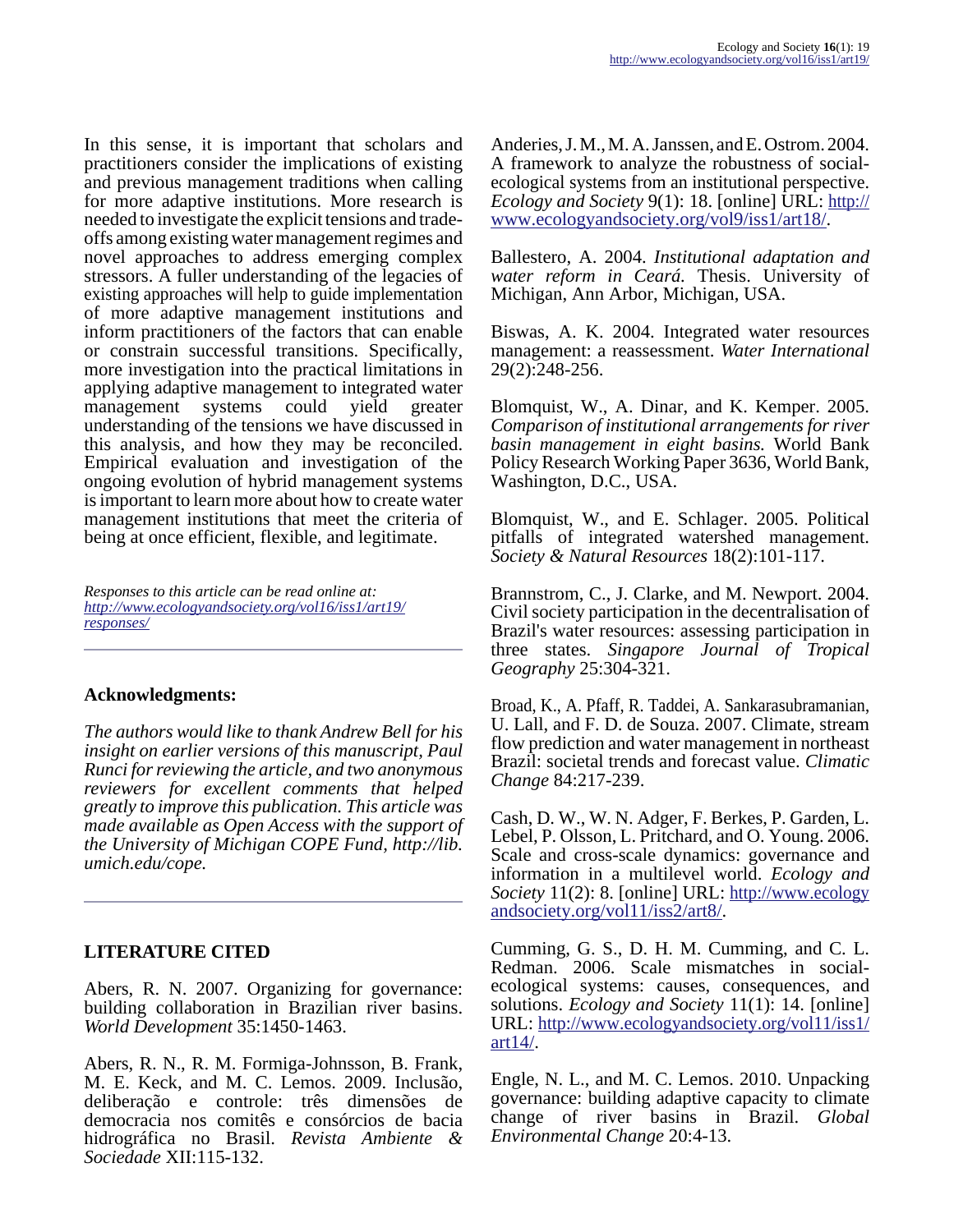Folke, C. 2006. Resilience: the emergence of a perspective for social-ecological systems analyses. *Global Environmental Change* 16:253-267.

Folke, C., T. Hahn, P. Olsson, and J. Norberg. 2005. Adaptive governance of social-ecological systems. *Annual Review of Environment and Resources* 30:441-473.

Formiga-Johnsson, R. M., and K. E. Kemper. 2005. Jaguaribe river basin, Ceará, Brazil. *In* K. E. Kemper, W. Blomquist, and A. Dinar, editors. *Integrated river basin management through decentralization.* Springer, Heidelberg, Germany.

Formiga-Johnsson, R. M., L. M. Kumler, and M. C. Lemos. 2007. The politics of bulk water pricing in Brazil: lessons from the Paraíba do Sul basin. *Water Policy* 9:87-104.

Gunderson, L. H., and C. S. Holling, editors. 2002. *Panarchy: understanding transformations in human and natural systems.* Island Press, Washington, D.C., USA.

Holling, C. S. 1978. *Adaptive environmental assessment and management.* John Wiley, New York, New York, USA.

Huitema, D., E. Mostert, W. Egas, S. Moellenkamp, C. Pahl-Wostl, and R. Yalcin. 2009. Adaptive water governance: assessing the institutional prescriptions of adaptive (co-) management from a governance perspective and defining a research agenda. *Ecology and Society* 14(1): 26. [online] URL: [http://www.e](http://www.ecologyandsociety.org/vol14/iss1/art26/) [cologyandsociety.org/vol14/iss1/art26/.](http://www.ecologyandsociety.org/vol14/iss1/art26/)

Janssen, M. A., J. M. Anderies, and E. Ostrom. 2007. Robustness of social-ecological systems to spatial and temporal variability. *Society & Natural Resources* 20:307-322.

Kumler, L. M., and M. C. Lemos. 2008. Managing waters of the Paraíba do Sul river basin, Brazil: a case study in institutional change and social learning. *Ecology and Society* 13(2): 22. [online] URL: [http://www.ecologyandsociety.org/vol13/iss2/](http://www.ecologyandsociety.org/vol13/iss2/art22/) [art22/.](http://www.ecologyandsociety.org/vol13/iss2/art22/)

Lebel, L., J. M. Anderies, B. Campbell, C. Folke, S. Hatfield-Dodds, T. P. Hughes, and J. Wilson. 2006. Governance and the capacity to manage resilience in regional social-ecological systems. *Ecology and Society* 11(1): 19. [online] URL: [http:](http://www.ecologyandsociety.org/vol11/iss1/art19/) [//www.ecologyandsociety.org/vol11/iss1/art19/.](http://www.ecologyandsociety.org/vol11/iss1/art19/)

Lee, K. N. 1993. *Compass and gyroscope: integrating science and politics for the environment.* Island Press, Washington, D.C., USA.

Lemos, M. C. 2008. Whose water is it anyway? Water management, knowledge, and equity in NE Brazil. Pages 249-270 *in* J. Whiteley, R. Perry, and H. Ingram, editors. *Water, place and equity.* MIT Press, Cambridge, Massachusetts, USA.

Lemos, M. C., A. Bell, N. L. Engle, R. M. Formiga-Johnsson, and D. R. Nelson. 2010. Technical knowledge and water resources management: a comparative study of river basin councils, Brazil. *Water Resource Research* 46.

Lemos, M. C., and J. L. F. Oliveira. 2004. Can water reform survive politics? Institutional change and river basin management in Ceará, Northeast Brazil. *World Development* 32:2121-2137.

McLain, R. J., and R. G. Lee. 1996. Adaptive management: promises and pitfalls. *Environmental Management* 20(4):437-448.

Medema, W., B. S. McIntosh, and P. J. Jeffrey. 2008. From premise to practice: a critical assessment of integrated water resources management and adaptive management approaches in the water sector. *Ecology and Society* 13(2): 29. [online] URL: [http://www.ecologyandsociety.org/vol13/](http://www.ecologyandsociety.org/vol13/iss2/art29/) [iss2/art29/](http://www.ecologyandsociety.org/vol13/iss2/art29/).

Meinzen-Dick, R. 2007. Beyond panaceas in water institutions. *Proceedings of the National Academy of Sciences* 104(39):15200-15205.

Milly, P. C. D., J. Betancourt, M. Falkenmark, R. M. Hirsch, Z. W. Kundzewicz, D. P. Lettenmaier, and R. J. Stouffer. 2008. Stationarity is dead: whither water management? *Science* 319:573-574.

Nelson, R., M. Howden, and M. S. Smith. 2008. Using adaptive governance to rethink the way science supports Australian drought policy. *Environmental Science & Policy* 11:588-601.

North, D. C. 1990. *Institutions, institutional change, and economic performance.* Cambridge University Press, New York, New York, USA.

Olsson, P., C. Folke, and F. Berkes. 2004. Adaptive comanagement for building resilience in socialecological systems. *Environmental Management* 34:75-90.